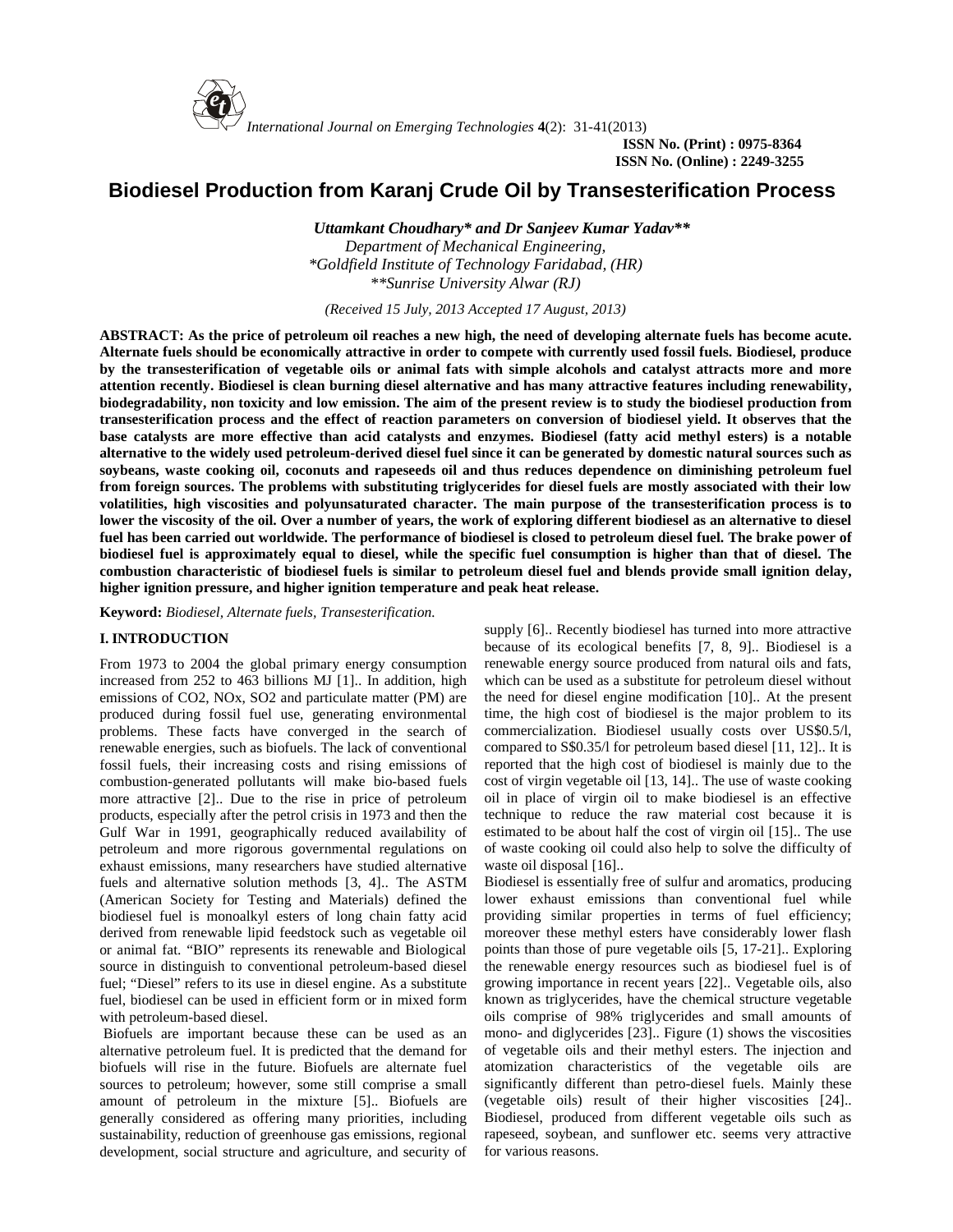

**Fig. 1.** Viscosities of vegetable oils and their methyl esters (mm2/s) at 38oC [23]..

It can be substitute diesel oil for boilers and internal combustion engines without any major changes only a small decrease in performances of engine with negligible emissions of sulfates. A little contribution of CO2 when the entire life cycle is considered including cultivation, production of oil, conversion to biodiesel and emission of pollutants analogous with that of diesel oil. For these reasons, many campaigns have been intended in many countries to introduce and promote the use of biodiesel [25].. The prices of edible vegetable oils are higher than diesel fuel therefore waste vegetable oils and non-edible vegetable oils prefer in place of edible vegetable oils for production of biodiesel [26]..

Biodiesel (fatty acid methyl esters [FAME].) is a notable alternative to the widely used petroleum-derived diesel fuel since it can be generated by domestic natural sources such as soybeans, rapeseeds, coconuts, and even recycled cooking oil, and thus reduces dependence on diminishing petroleum fuel from foreign sources. In addition, because biodiesel is largely made from vegetable oils, it reduces lifecycle greenhouse gas emissions by as much as 78% [27].. Due to the depletion of petroleum reserves and increases in environmental concerns the importance of biodiesel increases gradually [28]..Various non-edible oils, such as jatropha, honge, honne, rubber seed, mahua, hazelnut kernel, waste frying oil and cotton seed oils, are investigated for their suitability to diesel engine fuels [29- 41].. Biodiesel used in compression ignition (diesel engine) like diesel which basically required very small or no engine modifications as biodiesel require a separate infrastructure. The use of biodiesel in diesel engines results in considerable reduction of carbon monoxide, unburned hydrocarbon, and particulate matter (PM) emission. Biodiesel considered is a clean fuel since it has no sulphur content, no aroma, and has about 10% oxygen content, which helps it to burn completely to biodiesel fuel. The higher cetane number (CN) of biodiesel fuel improves the ignition quality even when mix with diesel. Biodiesel can be used in CI (diesel) engines without blends with diesel or as blends with petroleum diesel fuel. A fuel containing 2% biodiesel for example is called B2; pure biodiesel is called B100 [42].. Biodiesel as an alternative fuel for CI engines is attractive increasingly important due to depletion of petroleum resources and the ecological consequences of exhaust emission from petroleum-fuelled engines. Biodiesel is the simple alkyl esters of fatty acids which are made from renewable energy resources. As a future prospective fuel, biodiesel has to compete economically with petroleum diesel fuels. India imports petroleum products at an annual cost of approximately \$50 billion in foreign exchange.

In view of this high demand/cost of fossil fuels associated with higher emissions, it is necessary to find an appropriate alternative to diesel oil. The use of 5% of biofuels in place of petroleum fuel enables India to save \$2.5 billion per year in foreign exchange [43]. The production costs of biodiesel is to use the less expensive feedstock containing fatty acids such as inedible oils, animal fats, waste food oil and byproducts of the refining vegetables oils [44].. The major disadvantage of the biodiesel is its high manufacturing cost due to high cost of vegetable oil, which accounts to nearly 78% of the biodiesel production [45].. Reuse of WCO minimize the production cost of biodiesel significantly but also helps the government to disposing waste oils, maintaining treating oily waste water and public sewers . A lot of quantities of WCO are generated in food processing industries, fast food shops and house cooking every day. Waste cooking oil was selected as a substitute because it is cheap and also avoids the cost of waste product disposal and treatment [46].. The biodiesel production from acid-catalyzed (Transesterification) process using waste cooking oil proved to be technically feasible with less difficulties than the alkali-catalyzed process using waste cooking oil, thus production it a competitive alternative to commercial biodiesel making by the alkali-catalyzed process [22].. It is obvious that alkali-catalyzed transesterification process of biodiesel production is preferred for waste cooking oils (WCOs) than acid-catalyzed transesterification process [47-51].. The WCO was found to be 1.44% of FFA (Free fatty acids) content which was lower the limit of 5% for alkaline transesterification [52-54].. The most commonly used alkali catalysts are potassium hydroxide (KOH) and sodium hydroxide (NaOH) but higher yield has been reported with KOH [55-56].. The most frequently used alcohols in transesterification process are Methanol and ethanol, but methanol was generally preferred for study due to its low cost and higher reactivity compared to ethanol [57, 58].. Transesterification process depends on various factors such as methanol-to-oil ratio, catalyst concentration, reaction temperature, reaction time and stirring rate. If any change on any factor at a time of studying its result on biodiesel production is tedious and time consuming.The variables affecting the transesterification process of peanut cotton seed and sunflower oil using sodium methoxide (as catalyst). The results revealed that the maximum biodiesel yield of 93% was observed with methanol-to oil molar ratio of 6:1, reaction temperature of  $60^{\circ}$ C and catalyst concentration of 0.5 wt% [59].. Optimization of biodiesel production from refined sun flower oil using design of experiments and RSM (Response Surface Method) was investigated [60].. Methanol-to-oil molar ratio of 6:1, reaction temperature of  $20-50^{\circ}$ C and high catalyst concentration of 1.3% were found to be the optimum conditions of biodiesel. The effect of process variables on acid catalyst (sulphuric acid) in transesterification of soybean oil results maximum biodiesel yield of 98.4% was noted with methanol-to oil molar ratio of 30:1, reaction temperature of  $60^{\circ}$ C and catalyst concentration of 5% [61]..

Optimization of biodiesel production from sunflower oil in transesterification using KOH as catalyst was analyzed and results revealed that the maximum biodiesel yield of 96% was obtained under the optimum condition of methanol-to-oil molar ratio of 9:1, catalyst concentration of 0.28wt% and reaction temperature of  $70^{\circ}$ C [62]..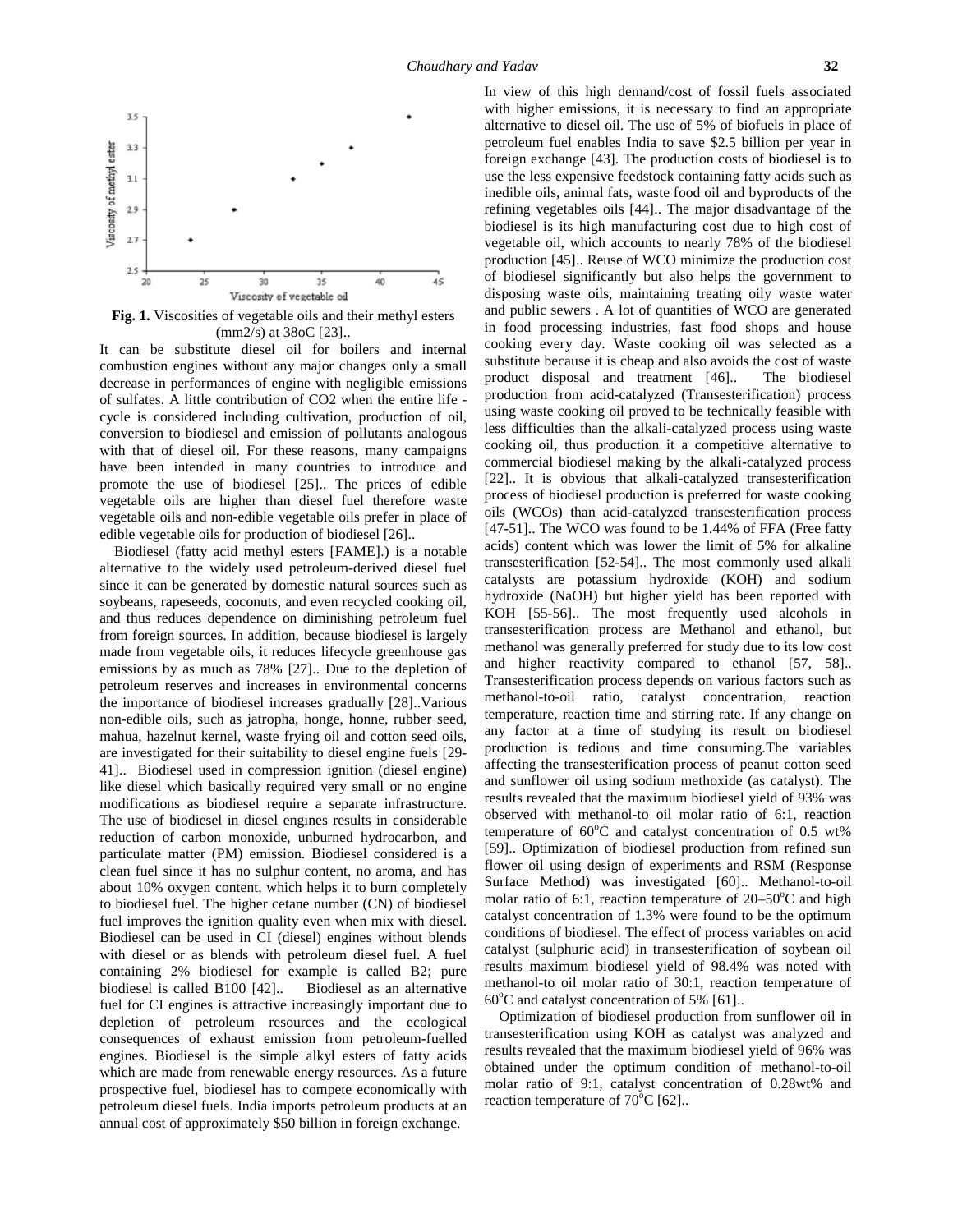The optimization of experimental conditions for biodiesel production from Jatropha curcus oil using NaOH as catalyst and found that the maximum biodiesel yield of 98 % was obtained for the methanol-to-oil percentage of 20, catalyst concentration of 1 wt%, reaction time of 90 min and reaction temperature of  $60^{\circ}$ C [63].. The methyl ester conversion of WCO (Waste Cooking Oil) in acid-catalyzed transesterification can reach up to 99%. This process was carried out using a very high methanol-to-oil ratio of 250:1 [22].. The conversion of WCO using sodium hydroxide as catalyst was approximately 86% [49].. The optimization study for the production of biodiesel from waste vegetable oil using NaOH and KOH as catalysts and it was found that the yield of biodiesel could reach up to 96.5% using KOH with the reaction temperature of  $65^{\circ}$ C; methanol-to-oil molar ratio of 6:1; reaction time of 180 min and catalyst concentration of 1 wt% [64].. The transesterification of waste rape seed oil with high FFA to biodiesel using response surface methodology (RSM) reported that the maximum biodiesel yield of 84.1% was observed with the reaction temperature of 45°C, KOH concentration of 1 wt%, methanol-to-oil molar ratio of 6:1 and reaction time of 65 min [65]..The effects of methanol-to-WCO ratio, potassium hydroxide (KOH) concentration and reaction temperature on the biodiesel conversion were investigated and established that the biodiesel yield of 88–90% for the methanol-to-oil ratios of 7:1–8:1, reaction temperatures of  $30-50^{\circ}$ C and 0.75wt% KOH [66]. .The FFA and moisture content are key parameters for determining the viability of the vegetable oil transesterification process to carry the base catalyzed reaction to completion a free fatty acid value lower than 3% is needed [67].. In the transesterification process FFAs and water always produce negative effects, since the presence of FFAs and water causes soap formation, it consumes catalyst and minimize the catalyst effectiveness which results a low conversion in biodiesel production [68].. These FFAs react with the alkaline catalyst to produce soaps that inhibit the separation of the biodiesel, glycerin, and wash water [69].. The alkali-catalyzed process using virgin oil (process I) was the simplest with the least amount of process equipment but had a higher raw material cost than other processes. Most of the optimization studies on the transesterification of vegetable oil; especially waste cooking oil (WCO) considered two or three process parameters at a time. However, there is a lack of research with regard to simultaneous effect of major process restriction such as methanol-to oil ratio, catalyst concentration, reaction temperature, reaction time and stirring rate on biodiesel yield. The engine performance analysis using sunflower methyl esters (biodiesel) exhibited characteristics very similar to conventional diesel fuel. The present studies were focused on performance and emission of biodiesel in CI (diesel) engines, wear performance on long term engine usage, combustion analysis, and economic feasibility [70, 68].. When using biodiesel there were no significant differences observed for torque, power, and exhaust smokiness [71-73].. BSEC (Brake specific Energy Consumption) is a more pertinent parameter than BSFC (Brake specific Fuel Consumption) because it is independent of the fuel. Hence, it is more appropriate to compare energy consumption rather than fuel consumption. BSEC is the energy input required to develop unit power. Biodiesel showed higher BSEC compared to that of diesel for all loads. At 100% load condition, BSEC of 15.5 MJ/kWh was observed with biodiesel, which was 3.1 MJ/kWh higher than that of diesel. This is mainly because of

efficiency of biodiesel was slightly lower than that of traditional diesel fuel at 100% load condition. With the use of biodiesel the NO and smoke emission decreased as compared to diesel. Biodiesel showed lower heat release rate, a minute ignition delay and slightly higher combustion duration compared to diesel. [74]..

The thermal efficiency of CI engine depends on the compression ratio and the fuel–air ratio. With fixed compression ratio, the thermal efficiency mainly depends only on the fuel–air ratio [75].. Maximum brake thermal efficiency of 23.1% was observed with biodiesel (WCO-ME), which is 6% lower than that of diesel at 100% load condition. The Brake thermal efficiency of diesel engine is lower due to the lower calorific value and higher viscosity of biodiesel. Higher viscosity of biodiesel fuel results poor fuel atomisation during the spray process which increasing the engine deposits and also requires more energy to pump the fuel which wears fuel pump elements and injectors [76]..

The effect of injection pressures, injection timings and exhaust gas recirculation (EGR) on the performance of different vegetable oils in compression ignition (CI) engines has been reported by many investigators [77- 81].. Changes in injection timings change the position of the piston and cylinder pressure and temperature at the injection, retarded injection timings showed significant reduction in diesel NOx and biodiesel NOx [77, 79].. Cylinder pressures and temperatures gradually decrease when injection timings are retarded [81]..

Advanced injection timing by 48 before top dead centre (BTDC) with waste cooking oil in direct injection diesel engine resulted in better efficiency with reduced CO and higher NO emissions [78].. Retarding the injection timing by 48 BTDC with honge biodiesel has resulted in better efficiency with reduced HC, CO and smoke emissions [82].. Performance tests on CI engine with vegetable oils at different compression ratios have been reported better performance, higher peak cylinder pressure and temperature were observed at an increased compression ratio [83, 84]..

Since biodiesel fuel as an alternative fuel has many merits and is derived from a renewable and domestic resource, thereby relieving reliance on petroleum fuel imports. It is biodegradable and non-toxic compared to petroleum-based diesel fuel, biodiesel has a more favourable combustion emission profile, such as low emissions of carbon monoxide (CO), particulate matter (PM) and unburned hydrocarbons (HC). Carbon dioxide  $(CO<sub>2</sub>)$  produced by combustion of biodiesel can be recycled by photosynthesis, thereby minimizing the impact of biodiesel combustion on the greenhouse effect [85, 86].. Biodiesel has a relatively high flash point  $(150^{\circ}C)$ , which makes it less volatile and safer to transport or handle than petroleum diesel [13].. It provides lubricating properties that can reduce engine wear and extend engine life [87]..

# **II. MATERIALS AND METHODS**

#### *A. Vegetable oil(Crude oil)*

The biodiesel production from vegetable oil or waste vegetable oil must be moisture free because every molecules of water destroy the molecules of catalyst which decrease its concentration and results poor conversion. The FFA content of oil should be less than 1%. It was found that lesser the FFA in oil, the better is the biodiesel conversions. Higher FFA oil can also be used but the biodiesel conversions will depend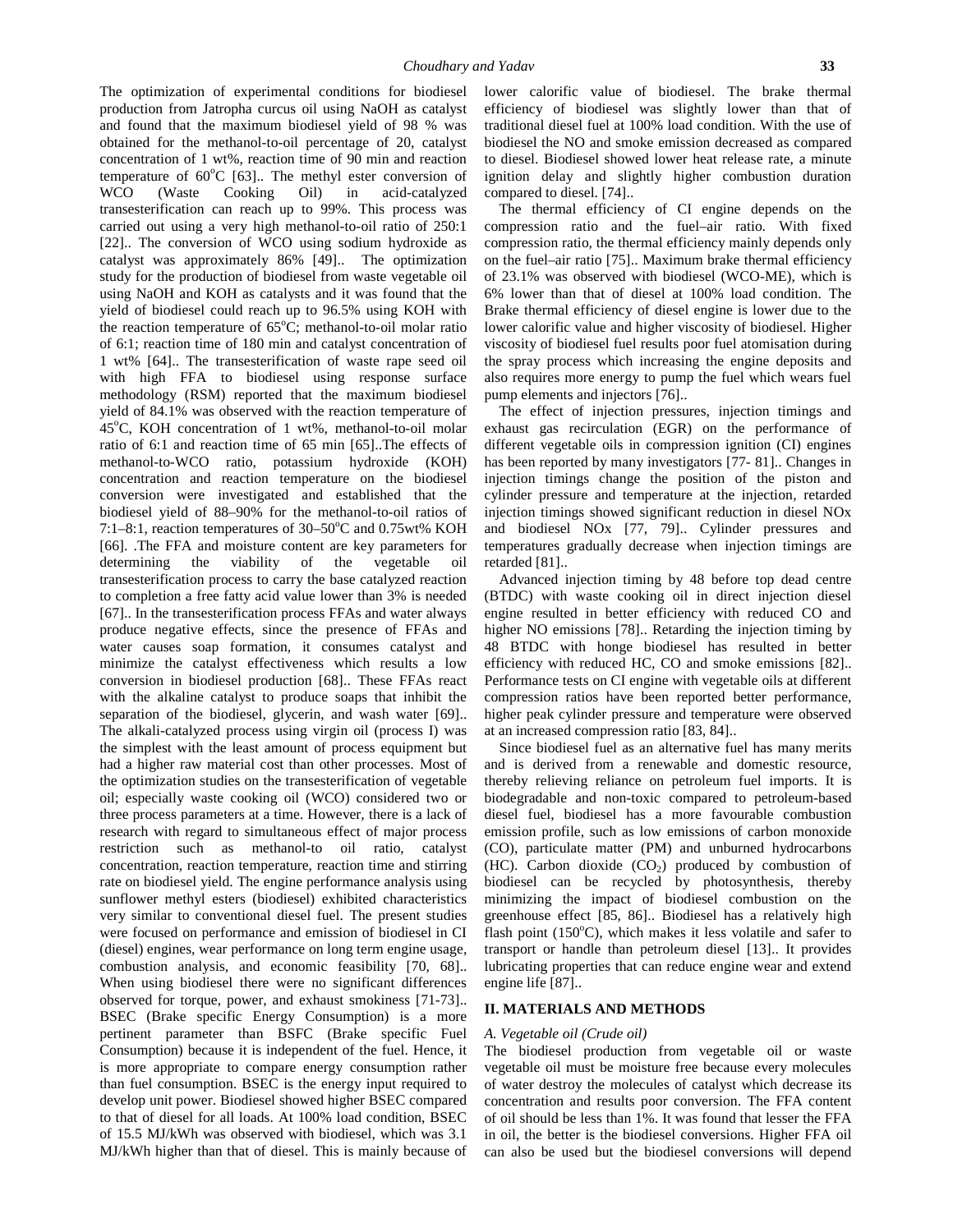upon the type of oil and amount of potassium hydroxide (KOH) or sodium hydroxide (NAOH) used.

#### *B. Alcohol*

Methanol (CH<sub>3</sub>OH) or ethanol (C<sub>2</sub>H<sub>5</sub>OH) can used as near to absolute as possible. As with oil, the amount of water content in alcohol affect the extent of conversion enough to prevent the separation of glycerol from the reaction mixture.

#### *C. Catalyst*

The catalyst Potassium hydroxide (KOH) or sodium hydroxide (NAOH) can be used for transesterification. The alkoxides also can be used as catalyst but it is prohibitively expensive. The best results are obtained if the catalyst is 85% potassium hydroxide (KOH). The best grades of potassium hydroxide (KOH) contain 14%-15% water which can not be removed. It should be low in carbonate, because carbonate is not an efficient catalyst and may cause cloudiness in the final ester. Since the quality of catalyst used is fairly less, a good quality catalyst (in-spite of high cost) can be used.

Most commonly method used for biodiesel production is known as transesterification process. Transesterification means alcoholysis, is the displacement of alcohol from an ester by another alcohol in a process. It is just like to hydrolysis. This process has been commonly used to reduce the viscosity of triglycerides (Vegetable Oils). The transesterification reaction is represented by the general equation.

# $RCOOR'+R''OH = RCOOR'' + R'O [88].$

If methanol is used in the above reaction it is termed as methanolysis. The reaction of triglyceride with methanol is represented by the general equation given below.<br>CHOOP

| CH <sub>2</sub> OOR <sub>1</sub> | CH <sub>2</sub> OH                                                                                  | alth |
|----------------------------------|-----------------------------------------------------------------------------------------------------|------|
|                                  |                                                                                                     | (NA  |
|                                  | $CHOOR_2$ + 3CH <sub>3</sub> OH $\leftarrow$ SCH <sub>3</sub> OOR <sub>X</sub> + CH <sub>2</sub> OH | fold |
|                                  |                                                                                                     | cata |
| CH <sub>2</sub> OOR <sub>3</sub> | CH <sub>2</sub> OH                                                                                  | cata |
|                                  |                                                                                                     | The  |

| Triglycerides Methanol | <b>Biodiesel</b> | Glycerine |  |
|------------------------|------------------|-----------|--|
|------------------------|------------------|-----------|--|

Triglycerides are readily transesterified in the presence of an alkaline catalyst at atmospheric pressure and at a temperature of approximately  $60-70^{\circ}$ C with an excess of methanol. The mixture at the end of reaction is permitted to settle. The lower part of glycerol layer is drawn off while the upper part of methyl ester layer is water washed to remove entrained glycerol and is then processed further. The excess methanol is recovered by distillation and sent to a rectifying column for purification and recycling. The transesterification works well when the starting oil is of a high quality. However, quite often, low-quality oils are used as raw materials for biodiesel preparation. In cases when the FFA content of the oil is above 1% difficulties occur due to the soaps formation which promotes emulsification during the water washing and if the FFA content above 2%, the process becomes not viable.

# **III. VARIABLES AFFECTING THE TRANSESTERIFICATION REACTION**

## *A. Temperature of oil*

The temperature of oil which is heated before mixing with catalyst and methanol or ethanol affects the reaction. It was observed that an increase in oil temperature slightly increases the percentage oil to biodiesel production as well as the

biodiesel recovery. The higher temperatures of oil during mixing of methanol or ethanol in oil may result in methanol or ethanol loss in the batch process.

# *B. Temperature of reaction*

The transesterification reaction is efficiently influenced by the reaction temperature. Usually, the reaction is conducted close to the boiling point of methanol  $(60^{\circ} - 70^{\circ})$  at atmospheric pressure. The maximum yield of ester occurs at temperature s ranging from  $60^{\circ}$ -80 $^{\circ}$  at a molar ratio (alcohol to oil) of 6:1. An increase in the temperature is reported to have an adverse effect on the biodiesel recovery. In the case of the alkaline catalyst many studies have indicated that sufficient time to transesterification can proceed satisfactory at ambient temperatures. The biodiesel recovery was affected at very low temperatures but conversion was nearly unaffected.

#### *C. Alcohol to oil ratio*

It is the main important variable affecting the yield of ester is the molar ratio of alcohol to vegetable or waste frying oil. A molar ratio of alcohol to oil 6:1 is usually used in industrial processes to obtain methyl ester yields higher than 98% by weight. A higher molar ratio of alcohol to vegetable oil or waste frying oil interferes in the separation of glycerol. The lower molar ratios required more reaction time while the higher molar ratios, conversion increased but recovery reduced due to poor separation of glycerol. The most favorable molar ratios depend upon the type and quality of oil used.

# *D. Type of catalyst and its concentration*

The most effective transesterification catalyst is the alkali metal alkoxides compared to the acidic catalyst. Sodium alkoxides are most efficient catalysts used for this purpose although potassium hydroxide (KOH) and sodium hydroxide (NAOH) can also be used. Transmethylations occur many folds faster in the presence of an alkaline catalyst than those catalyzed by the same amount of acidic catalyst. Alkaline catalysts are mostly used for commercial transesterification. The range of alkaline catalyst concentration is 0.5%-1% by weight yields 94%-99% conversion of vegetable oil into esters (biodiesel). If the catalyst concentration is increased it does not increase the conversion of biodiesel fuel. But it adds the extra costs because the removal of the catalyst at the end of the reaction increases the time consumption. High FFAs value in the oil needs higher amounts of sodium hydroxide (NAOH) catalyst. Otherwise higher amount of sodium hydroxide resulted in reduced recovery. Recently a catalyst-free method for biodiesel production has been developed by employing supercritical methanol [89]..

# *E. Intensity of mixing*

Intensity of mixing also affects the transesterification reaction. It is more important during the slow rate region of reaction. As the single phase is established, mixing becomes unimportant. In the process scale-up and design the understanding of mixing effects on kinetics of transesterification reaction process is a precious. After adding methanol and catalyst to the oil stirring for 5-10 minutes help in higher rate of conversion and recovery.

# *F. Purity of reactants*

Impurities of oil also affect the conversion levels into biodiesel.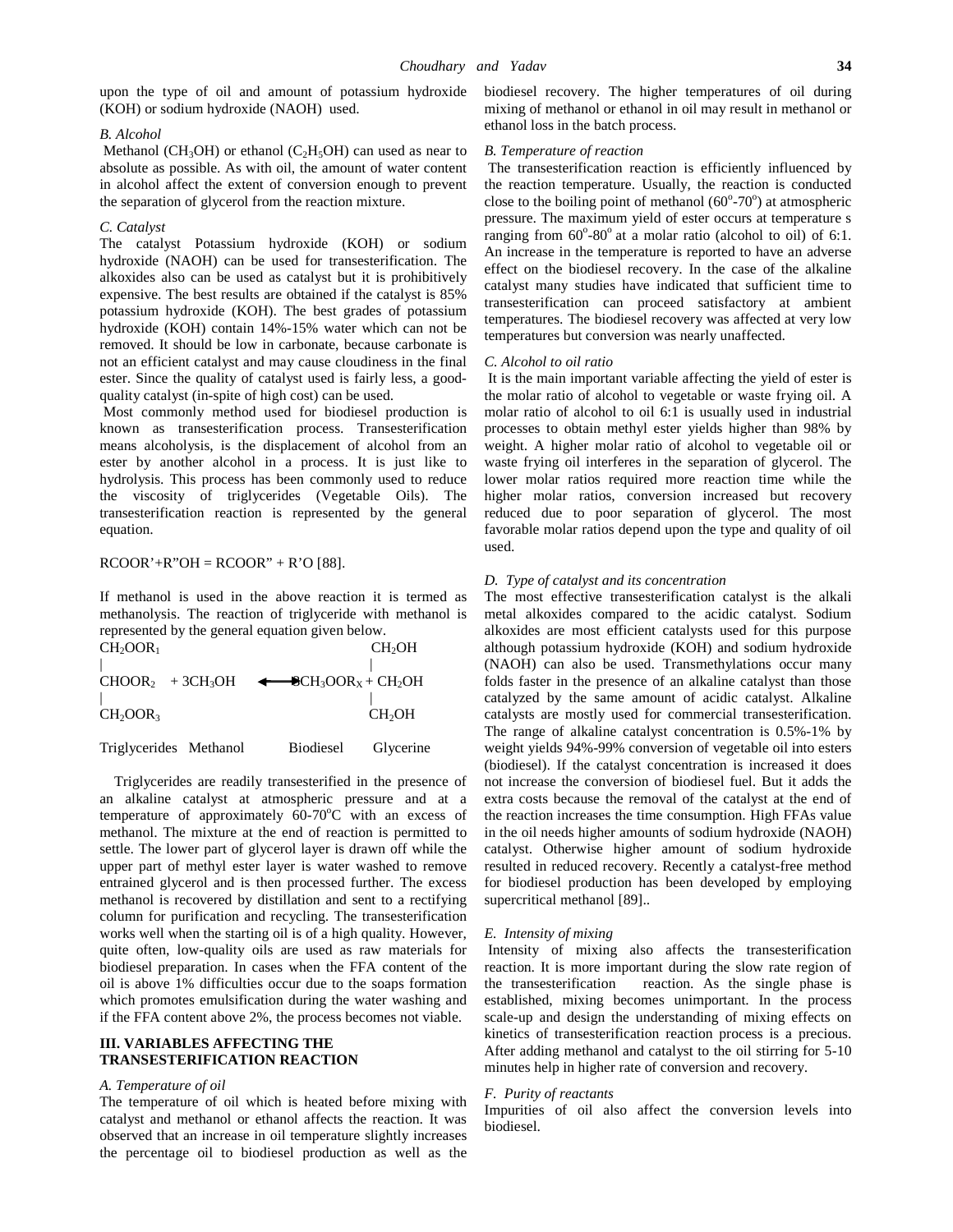At the same condition the conversion of crude vegetable oil into biodiesel is 67-84% while using refined oil the conversion into biodiesel (ester) is obtained ranges upto 94- 97%. The amounts of FFAs (Free Fatty Acids) in the crude vegetable oil interfere with the catalyst. This problem can be overcome at the conditions of high pressure and high temperature. The production of biodiesel is equally good in comparison to refined oil. However the oil should be filtered. The quality of oil is very important for conversion into biodiesel. The oil settled at the bottom during storage give poor results in conversion into ester (biodiesel) due the accumulation of impurities similar to wax.

Various technologies are presently available for the industrial production of biodiesel which is sold under different trademarks, for example, the Italian process of novamont and the French IFP. A number of units are manufacturing biodiesel worldwide. These units are using sunflower oil, soybean oil, rapeseed oil, used-frying oil, jatropha oil, etc. as a source of triglycerides or crude oil.

# **IV. BIODIESEL CHARACTERISATION**

At optimum condition biodiesel produces a clear yellow liquid. The conversion of ester (biodiesel) can be ensured by proton nuclear magnetic resonance  $(^1H-NMR)$ . Gas chromatography or mass spectrometry is use to determine the fatty acid composition. The biodiesel produces from waste cooking palm oil exhibited more saturated fatty acids in comparison to unsaturated fatty acids [90]..The author tested the physical and chemical properties of WCO-ME / EE (Biodiesel) were compared with diesel and found that the kinematic viscosity of crude oil or WCO (Waste Cooking Oil) at 40°C was 19 times more than diesel at the same temperature. After the transesterification process of crude oil (WCO) into WCO-ME (Biodiesel) has eleven times less kinematic viscosity as compared to the WCO (crude oil). The calorific value (CV) of biodiesel obtained had 38.034 MJ/kg which is greater than that of WCO (35.82 MJ/kg) but less than the calorific value of diesel (42.11 MJ/kg). The reason of lower calorific value of WCO-ME/EE is responsible due to the presence of oxygen in the molecular structure of WCO-ME/EE (Biodiesel) which is proved by elemental analysis [90]..

# **V. COMBUSTION, PERFORMANCE AND EMISSION OF CI ENGINE USING BIODIESEL & ITS BLENDS**

#### *A. Combustion*

The blends of biodiesel (methyl esters) of soybean oil and diesel in a turbo-charged, four cylinders, DI (direct injection) CI (diesel) engine modified with bowl type piston and medium swirl type. The author found that the blends gave a smaller ignition delay and combustion characteristics were similar as diesel [91].. The use of methyl ester of tallowate as fuel in six-cylinder, direct injection (DI) 306 kW diesel engine at-cylinder pressure characteristics of a six-cylinder, direct injection, 306 kW diesel engine using esters of methyl tallowate as fuel. The author found that the blend of diesel methyl tallowate for the Peak rate of heat release to be lower than diesel [92]..

An experiments conducting on a shock tube test rig with varying factors like equivalence ratio, ignition pressure and ignition temperature during the effect of ignition delay period of jojoba methyl ester, the author reported that the ignition delay period for jojoba methyl ester was lower while the

ignition pressure and ignition temperature were higher [93].. In a comparison of the effective pressure of used cooking oil biodiesel blended with glycerine and petroleum-based diesel in a direct injection diesel engine obtained that the effective pressure of these fuels yielded similar results for values up to 2000 rpm [94]..

The combustion performance of ethyl ester of used palm oil relative to baseline diesel fuel in a water-cooled furnace was investigated and the combustion efficiency was tested over a wide range of air/fuel ratio ranging from very lean to very rich (10:1–20:1). The author found that at a lower energy rate, biodiesel burned more efficiently with higher combustion efficiency (66%) compared to 56%for the diesel fuel. At higher energy input of biodiesel combustion performance deteriorated because of its high density, viscosity and low volatility [95].. The methyl ester of waste olive oil used a DI diesel Perkins engine to study the effect on combustion efficiency. The results obtained that as oxygen concentration increased it provided more oxygen for combustion and the combustion efficiency did not drop during testing. It remained nearly constant using either methyl ester of waste olive oil or diesel fuel [96]..

At a high-temperature and higher engine load inside the engine cylinder decreases the ignition delay. Biodiesel showed smaller ignition delay when it compared with diesel fuel for entire load range. The author observed that the minimum ignition delay period of  $10.9^{\circ}$ CA which was  $1.8^{\circ}$ CA shorter than petro-diesel at 100% load condition. This is primarily due to the higher cetane number of biodiesel [97, 98]..

The ignition delay of the JTME and its blends are less as compared to that of petro-diesel fuel at the all loads conditions. Ignition delay can reduce with an increase in the quantity of JTME in the blend at all loads conditions. When the amount of JTME increases in the blend a large temperature drop is brought about owing to the absorption of heat resulting in the evaporation of fuel. This phenomenon might contribute to the increase in ignition delay however the amount of oxygen content in the JTME improves the ignitability and conquer the above-mentioned effect and may lead to the decrease of ignition delay [99]..

#### *B. Performance*

The brake thermal efficiency of biodiesel (WCO-ME/EE) is lower than that of diesel at 100% load condition. Biodiesel showed higher BSEC (Brake Specific Energy Consumption) than that of diesel fuel for all loads conditions. This is due to the lower calorific value of biodiesel. The lower calorific value and higher viscosity of biodiesel lead to the lower brake thermal efficiency. The value of higher viscosity causes poor fuel atomization during the injection process that increases the engine deposits and increases more energy consumption to pump the fuel which wears fuel pump elements and injectors [76].. The brake power of biodiesel was almost the same as with petro-diesel, while the specific fuel consumption was higher than that of petrodiesel. The carbon deposits inside the engine were usual, with the exception of intake valve deposits. The performance of biodiesel fuels can improves by the additives in compression ignition (diesel) engines.

The use of rapeseed, sunflower, and safflower oils as liquid fuels was investigated and found that power output of engine is similar to that of diesel fuel. Due to carbonization long-term durability tests signifies strict problems in to the engine [100]..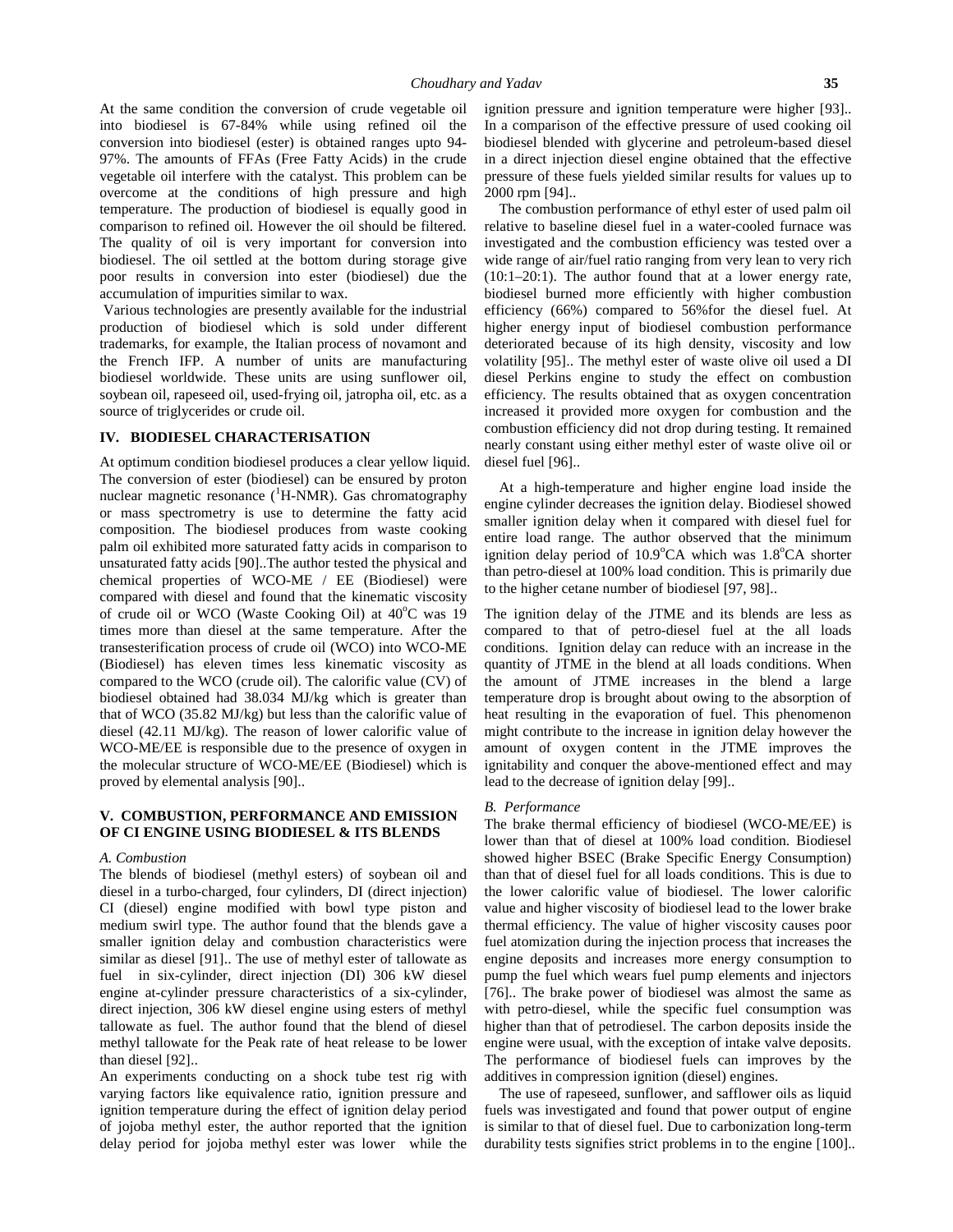The use of rapeseed oil blends as fuel in an air-cooled, 300  $\text{cm}^3$  indirect injection diesel engine and found that the output JT power was less for neat rapeseed oil in comparison to diesel and increased with increasing amount of rapeseed oil in the blend [101]..

Brake thermal efficiencies of single cylinder diesel engine running on biodiesel from rubber seed oil and its blends with diesel were found lower for biodiesel blends compared to diesel. The lower heat release rates and higher combustion duration were recorded for biodiesel [102].. The performance of diesel engine using jatropha oil and its blends with diesel had investigated and found the significant enhancement in  $\frac{25}{18498 \text{ J/m}}$ engine performance when compared to neat vegetable oil. Due to decrease in the viscosity of the vegetable oil the specific  $\sum_{k=1}^{\infty}$ fuel consumption was minimized. The acceptable thermal<br>efficiencies of the diesel engine had obtained with blends<br>containing up to 50% of istrophe cil [103]. Engine efficiencies of the diesel engine had obtained with blends  $\frac{5}{2}$  15 containing up to 50% of jatropha oil  $[103]$ . Engine performance test carried on a single-cylinder, four-stroke,  $\frac{2}{3}$  naturally aspirated, direct injection (DI), and water-cooled naturally aspirated, direct injection (DI), and water-cooled  $\frac{3}{4}$ diesel engine test rig. The test was conducted at different loads starting from no load condition to the rated full load using diesel, fresh oil biodiesel and WCO biodiesel. Results showed that the performance of the pure WCO biodiesel was only marginally lesser at part loads compared to diesel fuel performance. At higher loads the engine suffers from closely 1–1.5% brake thermal efficiency loss. However the thermal performance of WCO biodiesel closely bears a resemblance to the performance of fresh oil biodiesel [104].. The result of testing WCO biodiesel in a DI commercial diesel engine either pure or blends with diesel fuel was obtained the biodiesel concentration in the blend was increased, the BSFC increased. The efficiency of the engine remained unaffected at each tested operation mode [105].. In investigating the effect of the alcohol used in the production of WCO biodiesel on diesel engine performance obtained same results. The use of pure biodiesel fuels and their blends resulted in a small increase in fuel consumption while the brake thermal efficiencies were similar as compared to diesel fuel [106]..

Figure (2) shows the variation in the brake specific fuel consumption (BSFC) for the various fuels with increasing load on the engine. For all the fuels, the specific fuel consumption decreases with an increase in load. The amount of JTME in the blend increases the specific fuel consumption due to the lower heating value of JTME as compared to the diesel fuel [107]..



**Fig. 2.** Brake specific fuel consumption (BSFC).

Figure (3) shows the comparison of brake thermal efficiency of JTME, diesel oil and blended fuels at various loads. The brake thermal efficiency increases with increase in load for all the fuels. The brake thermal efficiency of JTME blends with diesel decreases with an increase in amount of JTME in the blends. If an increment in amount of JTME blends the thermal efficiency decrease due to the earlier start of combustion than for diesel which increases the compression work. Since the engine operates under constant injection advance, the smaller ignition delay of JTME leads to initiation of combustion much before TDC. That increases the compression work as well as heat losses and thus the efficiency of the engine decreases. [107].



*C. Emissions*

Biodiesel is nontoxic, biodegradable and it can significantly reduce toxic emissions and overall life cycle emission of carbon dioxide  $(CO_2)$  from the engine when used as a fuel [108, 109].. Biodiesel can be also used as a blended fuel in CI engines without any modification to the engines. An extensive review on the effect of biodiesel fuels on CI engine emissions found that in most of the investigations, HC, CO, smoke and particulate emissions are reduced. However, there is a slight increase in NOx emission [106].. Biodiesel production from waste cooking oil (WCO) minimizes its cost and also advantages of decreasing waste oil disposal [110,111].. The percentage of carbon monoxide (CO), oxides of nitrogen  $(NO<sub>X</sub>)$  and smoke emissions were slightly lower for soybean ester than diesel, whereas HC emission showed 50% reduction compared to diesel [112]..In the test of Karanja methyl ester (KME) and its blends with diesel from 20% to 80% by volume in a single cylinder direct injection (DI) diesel engine found that the carbon monoxide  $(CO)$ ,  $NO<sub>X</sub>$  and smoke emissions were lower [113].. The emission characteristics of four stroke, four-cylinder, direct injection, unmodified, naturally aspirated diesel engine operating on neat rapeseed methyl ester (RPE) and its 5%, 10%, 20% and 35% blends with diesel fuel resulted carbon monoxide, hydrocarbon and visible emissions had decreased while an oxide of nitrogen emissions increased for methyl ester compared to diesel [114]..

Biodiesel contains oxygen in structure which burns clearly that results the CO, CO2 and UBHC emissions are reduced in bio-diesel and its blends. NOx emissions are slightly increased in bio-diesel and its blends. This is due to the higher temperature in the combustion chamber using biodiesel [115, 116].. The exhaust gas recirculation can be used to give NOx reduction up to 50% and reduce smoke emission by 15% by EGR [117, 118]..

Single-cylinder engine tested at 2000 rpm and different loads with diesel fuel and three biodiesel fuels from used cooking oil. The biodiesel has different acid values from 0.33 to 0.90 mg KOH/g. As the acid value was increases the emissions of CO were also increases.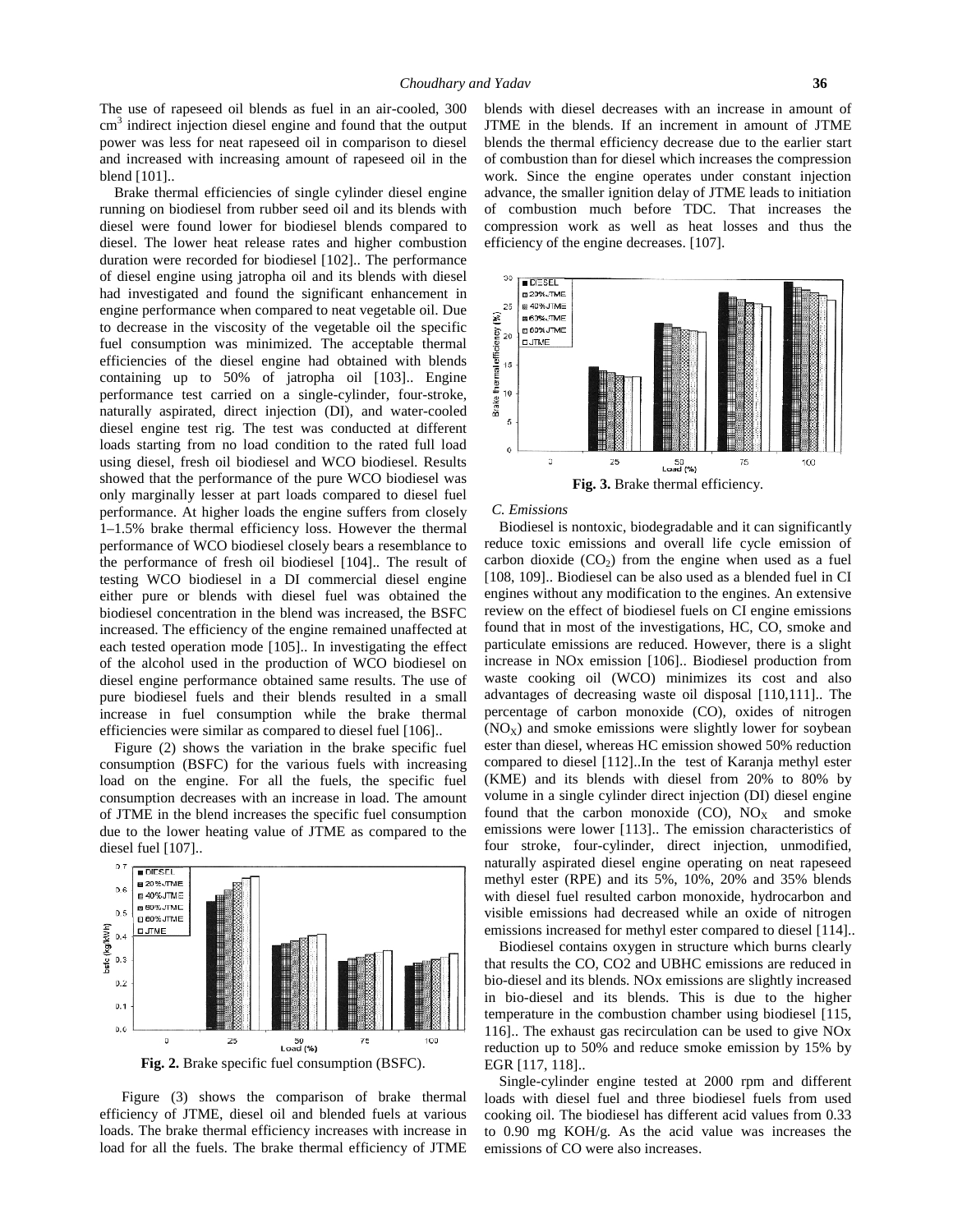They measured small reduce in NOx emissions at low loads but NOx increases at high loads. The larger decreases in particulate matter (PM) emissions were observed at high load operation conditions [119].. A Perkins four-cylinder, four stroke diesel engine to investigate the exhaust emissions of WCO biodiesel produced by microwave irradiation. The slight increase in NO<sub>x</sub> emissions decreases in CO, NO and  $NO<sub>2</sub>$ emissions as a result of firing biodiesel were found to be statistically important compared to the emissions of burning of petro-diesel fuel [120]..

| Fuel Properties of biodiesel and diesel fuel are mentioned in<br>table 1. [98] |                                                  |                |           |                                 |                                                  |  |
|--------------------------------------------------------------------------------|--------------------------------------------------|----------------|-----------|---------------------------------|--------------------------------------------------|--|
| Table 1.                                                                       |                                                  |                |           |                                 |                                                  |  |
| Sr.<br>No.                                                                     | Property                                         | Diesel<br>Fuel | Biodiesel | Procedure                       | 30                                               |  |
| $\mathbf{1}$                                                                   | Specific<br>Gravity<br>@15/15°C                  | 0.8380         | 0.8830    | <b>ASTM</b><br>D1298            | Unburnt hydro carbon<br>20<br>10                 |  |
| 2                                                                              | Color                                            | 1.0            | 6.0       | <b>ASTM</b><br>D1500            | 0                                                |  |
| 3                                                                              | Cloud point<br>$^{\circ}C$                       | $NA^a$         | 0.0       | <b>ASTM</b><br>D2500            | 0                                                |  |
| $\overline{4}$                                                                 | Pour Point °C                                    | $-3.0$         | 0.0       | <b>ASTM D97</b>                 | Fig. 5.                                          |  |
| $\overline{5}$                                                                 | Flash Point $\overline{C}$                       | 75.0           | 109       | <b>ASTM D93</b>                 |                                                  |  |
| 6                                                                              | Refractive<br>Index                              | NA             | 1.45      |                                 | VI. CON                                          |  |
| 7                                                                              | Gross CV                                         | 4373           | 39305     | <b>ASTM</b><br>D <sub>240</sub> | The proc<br>indicate                             |  |
| 8                                                                              | Kinematic<br>Viscosity @<br>$20^{\circ}$ C (cst) | NA             | 15.09     | <b>ASTM</b><br>D445             | applicatio<br>free fatty<br>vegetable            |  |
| 9                                                                              | Conradson<br>Carbon<br>residue<br>$(wt\% )$      | <b>NA</b>      | 0.30      | <b>ASTM</b><br>D189             | process i<br>reactions<br>brake the<br>than of o |  |
| 10                                                                             | <b>Total Sulfur</b><br>Content                   | 0.95           | 0.18      | <b>ASTM</b><br>D1266            | biodiesel<br>fuel con<br>denosits                |  |

<sup>a</sup>NA stands for not available. Source from [98].. The variation of carbon monoxide (CO) emission for different test fuels is shown in Figure 4. With increase of BMEP the emission of CO increases. The CO emission of biodiesel was lower than diesel fuel at all load conditions. The reduction of 43.3% in CO emission was observed using biodiesel when it compared to diesel at 100% load condition. It is due to higher cetane number and the higher oxygen content of the biodiesel [121]..



The comparison between unburnt hydrocarbons (UHC) emissions for the test fuels is illustrated in Figure 5. UHC emission of biodiesel was lower than that of diesel for entire load range. At 100% load condition, UHC emission with biodiesel was 17 ppm which is 52.7% lower than that of diesel. The percentage of UHC reduction in emission using biodiesel is due to the higher cetane number and oxygen content of the biodiesel [121]..



**Fig. 5.** Variation of UHC emission with BMEP for test fuels.

### **VI. CONCLUSIONS**

 $NA$  15.09  $\begin{bmatrix} \text{ASTM} \\ \text{D445} \end{bmatrix}$  free fatty acids first. The purpose of the transesterification of  $NA$   $\begin{array}{|l|l|}$   $\end{array}$   $\begin{array}{|l|}$   $\end{array}$  ASTM brake thermal efficiency of biodiesel (WCO-ME/EE) is lower The process of transesterification is a most commonly use to indicate the direct conversion of triacylglycerol lipids by the application of alcohols into alkyl esters without isolating the vegetable oils to their methyl esters or ethyl ester (bio diesels) process is to lower the viscosity of the oil. Transesterification reactions can be catalyzed by acids, alkalis, or enzymes. The than of diesel at 100% load condition. The brake power of biodiesel is approximately equal to diesel, while the specific fuel consumption is higher than that of diesel. The carbon deposits inside the engine as usual with the exception of intake valve deposits. The performance of biodiesel can be improved with the utilization of additives in compression ignition (CI) engines. Biodiesel has a high cetane number in comparison to petroleum diesel fuel. This results in higher combustion efficiency and smoother combustion.

> Biodiesel has a comparatively high flash point  $(150^{\circ}C)$ which makes it less volatile and safer to transport or handle than petroleum diesel fuel [13].. The properties of biodiesel provide lubrication that can decrease engine wear and increase engine life [90].. Biodiesel is biodegradable, non toxic, readily available has a high heat value and high oxygen content (10- 11%). it does not contain sulphurs and aromatic compounds [17].. The properties of biodiesel diminish CO, SOx, hydrocarbons and PM emissions. In addition, biodiesel does not contribute to global warming due to its carbon closed cycle [124]..

# **REFERENCES**

- [1]. IEA, 2006, Energy Statistics from International Energy Agency, pp.6.
- [2]. Sensoz, S., Angin, D., and Yorgun, S. 2000, "Influence of particle size on the pyrolysis of rapeseed (Brassica napus L.), Fuel properties of bio-oil," Biomass Bioenergy 19, pp. 271–279.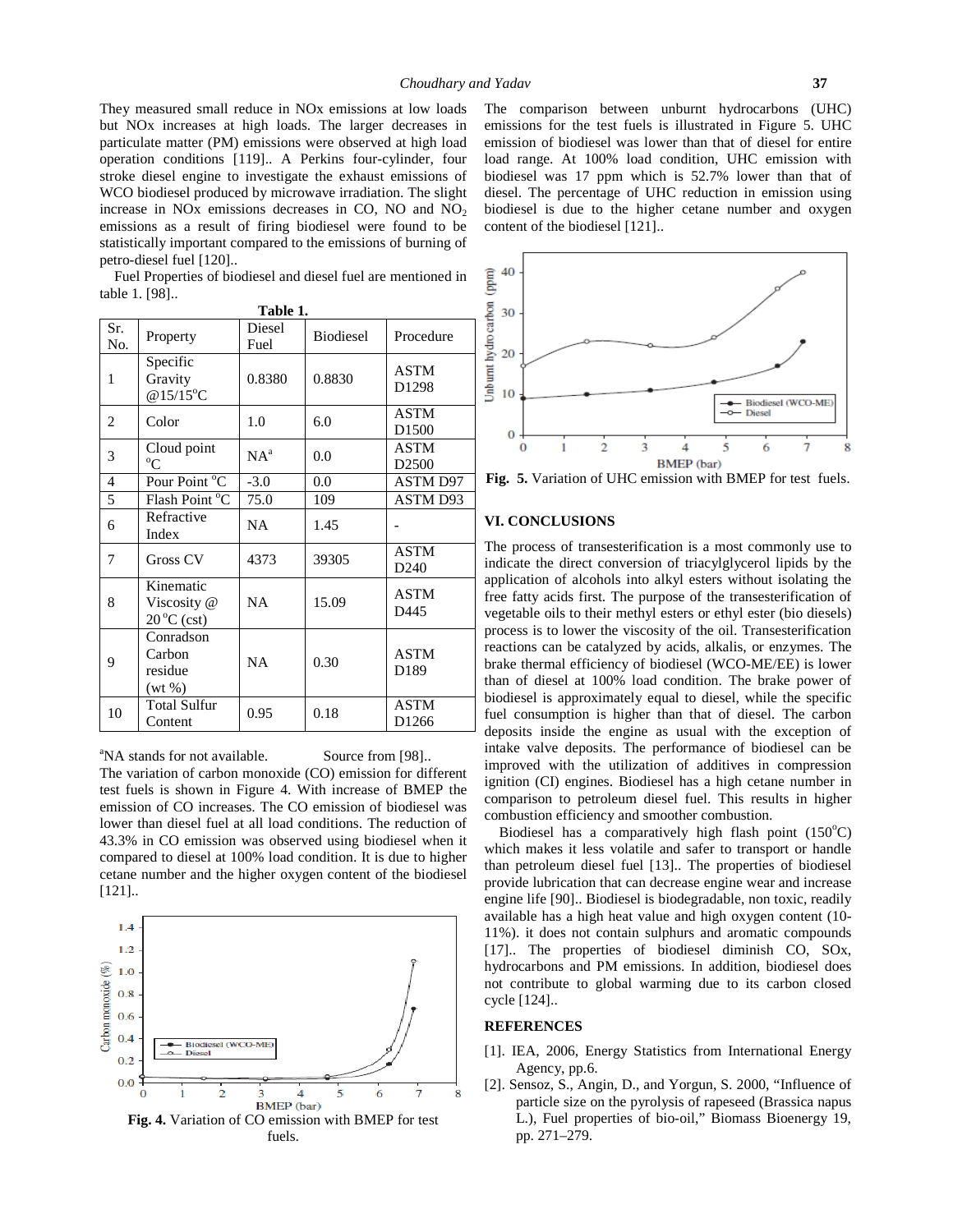- [3]. Demirbas, M. F., and Balat, M. 2006, "Recent advances on the production and utilization trends of biofuels - a global perspective," Energy Convers. Mgmt. 47, pp. 2371–2381.
- [4]. Durgun, O., and Sahin, Z. 2007, "Theoretical investigations of effects of light fuel fumigation on diesel engine performance and emissions," Energy Convers. Mgmt. 48, pp. 1952–1964.
- [5]. Demirbas, A. 2008d, "Present and future transportation fuels," Energy Sources Part A (30), pp. 1473–1483.
- [6]. Reijnders, L. 2006, "Conditions for the sustainability of biomass based fuel use," Energy Policy 34, pp. 863–876.
- [7]. Balat, M. 2006b, "Fuel characteristics and the use of biodiesel as a transportation fuel", Energy Sources Part A (28), pp. 855–864.
- [8]. Nas B., and Berktay, A. 2007. "Energy potential of biodiesel generated from waste cooking oil: An environmental approach," Energy Sources Part B (2), pp. 63–71.
- [9]. Balat, M. 2007, "Production of biodiesel from vegetable oils: A survey," Energy Sources Part A (29), pp. 895– 913
- [10]. Demirbas, A. 2002, "Biodiesel from vegetable oils via transesterification in supercritical methanol," Energy Convers. Mgmt. (43), pp. 2349–2356.
- [11]. Prokop, T., 2002, "Imperial Western Products," 14970Chandler St. Coachella, CA91720.
- [12]. Lott, M., 2002, QSS Group Inc., 4500 orbes Boulevard, uite 200, Lanham MD207.
- [13]. Krawczyk, T., 1996, "Biodiesel," INFORM 7 (8), pp. 801–822.
- [14]. Connemann, J., and Fischer, J., 1998, "Biodiesel processing technologies," Biodiesel in Europe 1998: Paper presented at the International Liquid Biofuels Congress, Brazil, 15
- [15]. Supple, B., Howard-Hildige, R., Gonzalez-Gomez, and E., Leahy, J.J., 1999, "The effect of steam treating waste cooking oil on the yield of methyl ester," J. Am. Oil Soc. Chem. 79 (2), pp.175–178
- [16]. Wiltsee, G., 1998,"Waste grease resource in 30 US metropolitan areas. In: The Proceedings of Bioenergy 98 Conference," Wisconsin, 1998, pp. 956–963.
- [17]. Demirbas, A. 2003, "Biodiesel fuels from vegetable oils via catalytic and non-catalytic supercritical alcohol transesterifications and other methods: A survey," Energy Convers. Mgmt. 44, pp. 2093–2109.
- [18]. Dincer, K. 2008, "Lower emissions from biodiesel combustion," Energy Sources Part A (30), pp.963–968.
- [19]. Demirbas, A. 2008e, "Economic and environmental impacts of the liquid biofuels," Energy Edu. Sci. Technol. 22, pp.37–58.
- [20]. Demirbas, A., and Dincer, K. 2008. "Sustainable green diesel: A futuristic view," Energy Sources Part A (30), pp.1233–1241.
- [21]. Demirbas, A. 2008c, "Effect of alkali on liquid yield of pyrolysis from olive oil," Energy Sources Part A (30), pp. 1060–1064.
- [22]. Y. Zhang, M.A. Dube, D.D. McLean, and M. Kates, 2003,"Biodiesel production from waste cooking oil: 1. Process design and technological assessment," Bioresource Technology 89, pp. 1–16.
- [23]. Demirbas A., Kara H, 2006, "New options for conversion of vegetable oils to alternative fuels," Energy Sour., 28, pp. 619–26.
- [24]. Cigizoglu KB, Ozaktas T, Karaosmanoglu F., 1997, "Used sunflower oil as an alternative fuel for diesel engines," Energy Sour., 19, pp. 559–66.
- [25]. Carraretto, C., Macor, A., Mirandola, A., Stoppato, A., and Tonon, S. 2004, "Biodiesel as alternative fuel: Experimental analysis and energetic evaluations," Energy 29, pp. 2195–2211.
- [26]. Usta, N., Öztürk, E., Can, Ö., Conkur, E. S., Nas, S., Con, A. H., Can, A. C., and Topcu, M. 2005, "Combustion of biodiesel fuel produced from hazelnut soapstock / waste sunflower oil mixture in a diesel engine," Energy Conversion and Management 46, pp. 741–755.
- [27]. Ban-Weiss, G. A., Chen, J. Y., Buchholz, B. A., and Dibble, R. W. 2007, "A numerical investigation into the anomalous slight NOx increase when burning biodiesel: A new (old) theory," Fuel Process, Technol., 88, pp. 659–667.
- [28]. Chen, X., Du, W., and Liu, D., 2008, "Response surface optimization of biocatalytic biodiesel production with acid oil," Biochemical Engineering, 40, pp. 423–429.
- [29]. Altin, R., Cetinkaya, S., and Yucesu, H.S., 2001, "The potential of using vegetable oil fuels as fuel for diesel engines," Energy Conversion Management, 42, pp. 529– 538.
- [30]. Pramanik, K., 2003, "Properties and use of Jatropha curcas oil and diesel fuel blends in compression ignition engine," Renewable Energy, 28 (2), pp. 239–248.
- [31]. Ramadhas, A.S., Jayaraj, S., and Muraleedharan, C., 2005, "Characterization and effect of using rubber seed oil as fuel in the compression ignition engines," Renewable Energy, 30 (5), pp. 795–803.
- [32]. Agarwal, A., and Rajamanoharan, K., 2009, "Experimental investigations of performance and emissions of Karanja oil and its blends in a single cylinder agricultural diesel engine," Applied Energy, 86, pp. 106–112.
- [33]. Yage, D., Cheung, C.S., and Zuohua, H., 2009, "Experimental investigation on regulated and unregulated emissions of a diesel engine fueled with ultra-low sulfur diesel fuel blended with biodiesel from waste cooking oil," Journal of Science of the Total Environment, 407 (2), pp. 835–846.
- [34]. Banapurmath, N.R., and Tewari, P.G., 2010, "Performance combustion and emissions characteristics of a single cylinder compression ignition engine operated on ethanol-biodiesel blended fuels," Proceedings of IMechE, Part A, Power and Energy, Professional Engineering Publications, 224, pp. 533–543.
- [35]. Belagur, V.K., and Chitimini, V.R., 2010, "Effect of injector opening pressures on the performance, emission and combustion characteristics of DI diesel engine running on honne oil and diesel fuel blend," Thermal Science, 14 (4), pp. 1051–1061.
- [36]. Buyukkaya, E., 2010, "Effects of biodiesel on a DI diesel engine performance, emission and combustion characteristics," Fuel, 89 (10), pp. 3099–3105.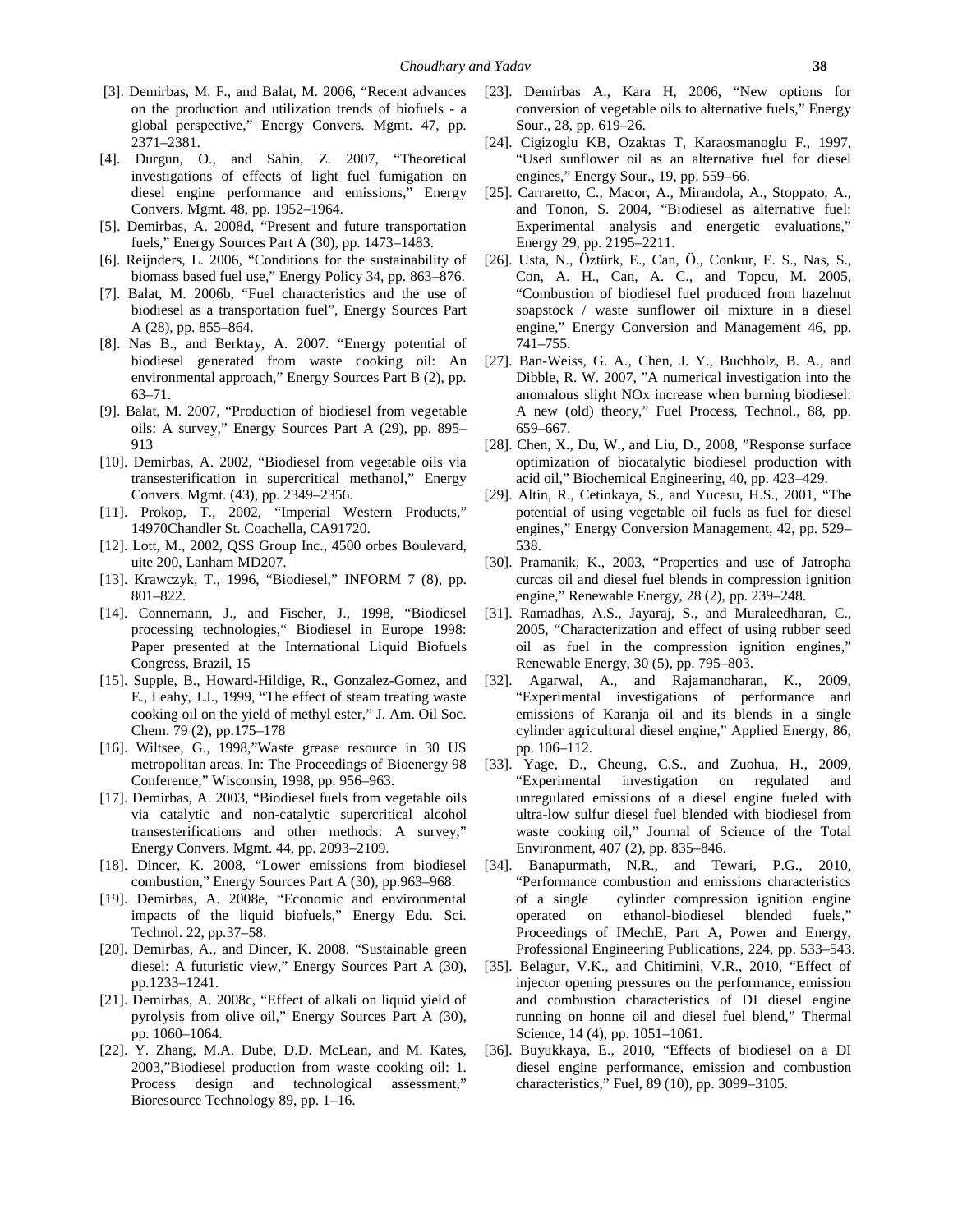- [37]. Chao, H., Yunshan, G., Jianwei, T., Kewei, Y., Xiukun, H., and Junfang, W., 2010, "Characteristics of polycyclic aromatic hydrocarbons emissions of diesel engine fueled with biodiesel and diesel," Fuel, 89 (8), pp. 2040–2046.
- [38]. Gumus, M., 2010, "A comprehensive experimental investigation of combustion and heat release characteristics of a biodiesel (hazelnut kernel oil methyl ester) fueled direct injection compression ignition engine," Fuel, 89 (10), pp. 2802–2814.
- [39]. Gumus, M., and Kasifoglu, S., 2010, "Performance and emission evaluation of a compression ignition engine using a biodiesel (apricot seed kernel oil methyl ester) and its blends with diesel fuel," Biomass and Bioenergy, 34 (1), 134–139.
- [40]. Jiafeng, S., Jerald, A.C., and Timothy, J.J., 2010, "Oxides of nitrogen emissions from biodiesel-fuelled diesel engines," Journal of Progress in Energy and Combustion Science, 36 (6), pp. 677–695.
- [41]. Ryu, K., 2010, "The characteristics of performance and exhaust emissions of a diesel engine using a biodiesel with antioxidants," Bioresource Technology, 101 (1), pp. S78–S82.
- [42]. Karen Araujo Borges, Antonio Carlos Ferreira Batista, Hugo de Souza Rodrigues et. al., "Production of methyl and ethyl biodiesel fuel from pequi oil" Chemistry and Technology of Fuels and Oils, Vol. 48, (2), pp. 83-89.
- [43]. Ganesh Shirsath, M.S. Tandale et al., 2012 "Blends of karanja and jatropha biodiesels for diesel engine applications," International Journal of Sustainable Engineering, I First article, pp. 1–13.
- [44]. Veljkovic, V.B., Lakicevic, S.H., Stamenkovic, O.S., Todorovic, Z.B., and Lazic, K.L., 2006, "Biodiesel production from tobacco (Nicotiana tabacum L.) seed oil with a high content of free fatty acids," Fuel, 85, pp. 2671–2675.
- [45]. Bautista, L.F., et al., 2009, "Optimisation of FAME production from waste cooking oil for bio diesel use," Biomass and Bioenergy, 33, pp. 862–872.
- [46]. Thanh, L.T., et al., 2010, "A two-step continuous ultrasound assisted production of biodiesel fuel from waste cooking oils: a practical and economical approach to produce high quality biodiesel fuel" Bioresource Technology, 101, pp. 5394–5401.
- [47]. Cvengros, J. and Cvengrosova, Z., 2004, "Used frying oils and fats and their utilization in the production of methyl esters of higher fatty acids," Biomass and Bioenergy, 27, 173–181.
- [48]. Dorado, M.P., et al., 2004, "Kinetic parameters affecting the alkali-catalyzed transesterification process of used olive oil," Energy Fuels, 18 (5), pp. 1457–1462.
- [49]. Leung, D.Y.C. and Guo, Y., 2006, "Transesterification of neat and used frying oil: optimization for biodiesel production," Fuel Processing Technology, 87, pp. 883– 890.
- [50]. Vicente, G., Martinez, M., and Aracil, J., 2006. "A comparative study of vegetable oils for biodiesel production in Spain," Energy Fuels, 20, pp. 394–398.
- [51]. Issariyakul, T., et al., 2007. "Production of biodiesel from waste fryer grease using mixed methanol/ethanol system," Fuel Processing Technology, 88, pp. 429–436.
- [52]. Ma, F. and Hanna, M.A., 1999. "Biodiesel production: a review," Bioresource Technology, 70, pp. 1–15.
- [53]. Sahoo, P.K., et al., 2007, "Biodiesel development from high acid value polanga seed oil and performance evaluation in a CI engine," Fuel, 86, pp. 448–454.
- [54]. Tiwari, A.K., Kumar, A., and Raheman, H., 2007. "Biodiesel production from Jatropha oil with high free fatty acids: an optimized process," Biomass and Bioenergy, 31, pp. 569–575.
- [55]. Vicente, G., Martinez, M., and Aracil, J., 2004, "Integrated biodiesel production: a comparison of different homogenous catalysts systems," Bioresource Technology, 92, pp. 297–305.
- [56]. Sinha, S., Agarwal, A.K., and Garg, S., 2009. "Biodiesel development from rice bran oil: transesterification process optimization and fuel characterization," Energy Conversion Management, 49, pp. 1248–1257.
- [57]. Demirbas, A., 2005, "Biodiesel production from vegetable oils via catalytic and non-catalytic super critical methanol transesterification methods," Progress in Energy Combustion, 31, pp. 466–487.
- [58]. Sharma, Y.C. and Singh, B., 2009, "Development of biodiesel: current scenario," Renewable Sustainable Energy Reviews, 13, pp. 1646–1651.
- [59]. Freedman, B.E., Pryde, H., and Mounts, T.L., 1984, "Variables affecting the yields of fatty esters from transesterified vegetable oils," JAOCS, 61, pp. 1638– 1643.
- [60]. Vicente, G., et al., 1998. "Application of the factorial design of experiments and response surface methodology to optimize biodiesel production," Industrial Crop Production, 8, pp. 29–35.
- [61]. Canakci, M. and Gerpen, J.V., 1999, "Biodiesel production via acid catalyst," Transactions of ASAE, 42 (5), pp. 1203–1210.
- [62]. Antolin, G., et al., 2002, "Optimisation of biodiesel production by sunflower oil transesterification," Bioresource Technology, 83, pp. 111–114.
- [63]. Chitra, P., Venkatachalam, P., and Sampathraja, A., 2005, "Optimisation of experimental conditions for biodiesel production from alkali catalysed transesterification of Jatropha curcus oil," Energy for Sustainable Development, 9 (3), pp. 13–18.
- [64]. Refaat, A.A., et al., 2008. "Production optimization and quality assessment of biodiesel from waste vegetable oil," International Journal of Environment Science and Technology, 5 (1), pp. 75–82.
- [65]. Yuan, X., et al., 2008, "Optimization of conversion of waste rapeseed oil with high FFA to biodiesel using RSM," Renewable Energy, 33, pp.1678–1684.
- [66]. Phan, A.N. and Phan, T.M., 2008, "Biodiesel production from waste cooking oils," Fuel, 87, pp. 3490–3496.
- [67]. Meher, L. C., Sagar, D. V., and Naik, S. N. 2006, "Technical aspects of biodiesel production by transesterification—A review," Renew. & Sust. Energy Rev., 10, pp. 248–268.
- [68]. Demirbas, A., and Karslioglu, S. 2007, "Biodiesel production facilities from vegetable oils and animal fats," Energy Sources, Part A (29), pp. 133–141.
- [69]. Çanakçı, M., and Van Gerpen, J. 2003, "A pilot plant to produce biodiesel from high free fatty acid feedstocks," Trans. ASAE 46, pp. 945–955.
- [70]. Agarwal, A. K. 2007, "Biofuels (alcohols and biodiesel) applications as fuels for internal combustion engines," Progr. Energy Combus. Sci. (33), pp.233–271.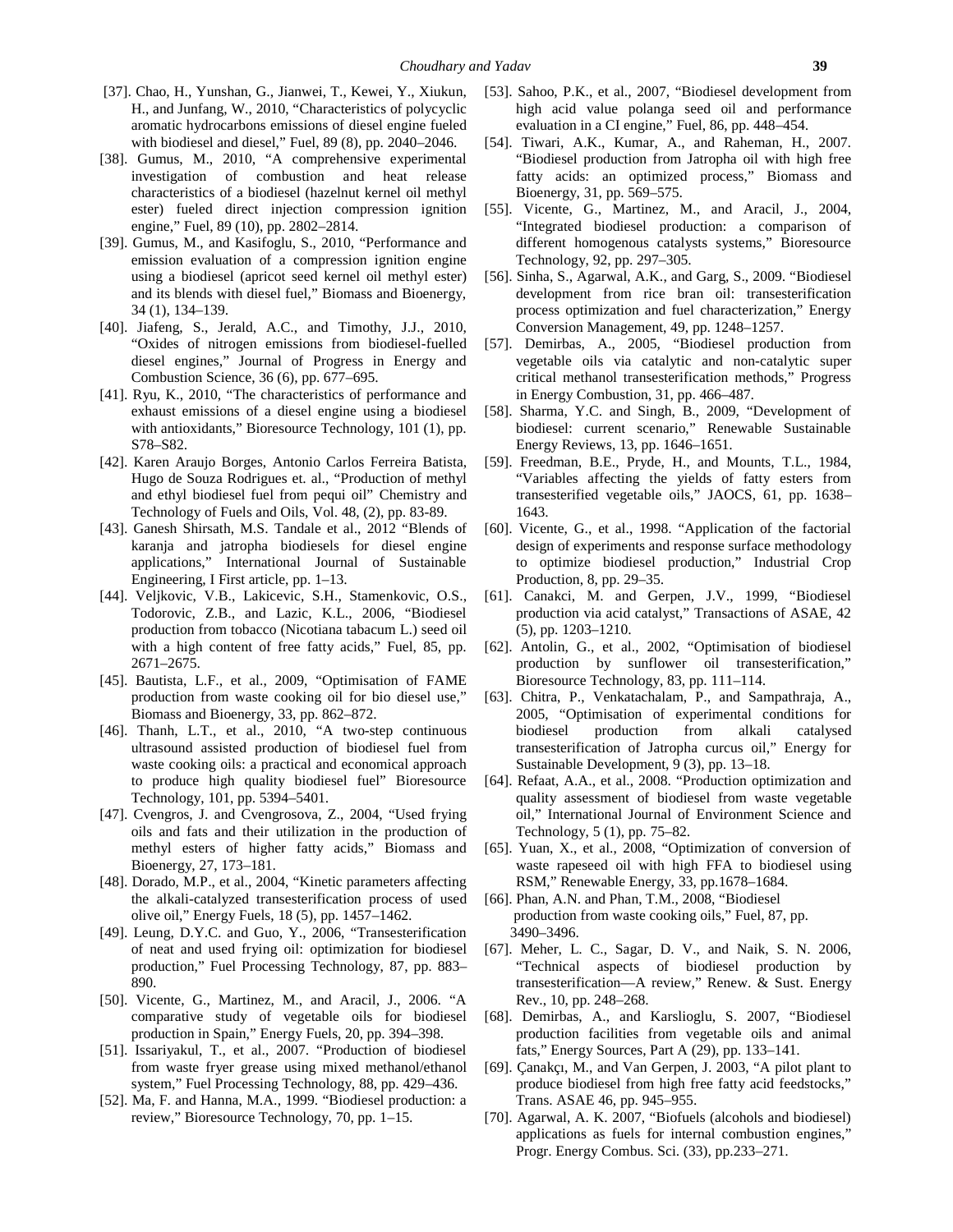- [71]. Kaplan, C., Arslan, R., and Surmen, A. 2006, "Performance characteristics of sunflower methyl esters as biodiesel," Energy Sources Part A (28), pp. 751–755.
- [72]. Oguz, H., Ogut, H., and Eryilmaz, T. 2007, "Investigation of biodiesel production, quality and performance in Turkey," Energy Sources Part A (29), pp. 1529–1533.
- [73]. Utlu, Z., 2007, "Evaluation of biodiesel fuel obtained [88]. from waste cooking oil," Energy Sources Part A (29), pp.1295–1304.
- [74]. G.R. Kannan, K.R. Balasubramanian, S.P. Sivapirakasam and R. Anand, 2011, "Studies on biodiesel production and its effect on DI diesel engine performance, emission and combustion characteristics," International Journal of Ambient Energy, 32 (4), pp. 179-193.
- [75]. Mathur, M.L. and Sharma, R.P., 1997, "Internal combustion engines," New Delhi, Dhanpat Rai & Sons.
- [76]. Kinast, J.A., 2001, "Production of biodiesels from multiple feedstocks and properties of biodiesels and biodiesel/diesel blends," Des Plaines, National Renewable Energy, Laboratory Report, Department of Energy, U.S.
- [77]. Hountalas, D.T., Kouremenos, D.A., Binder, K.B., Raab, A., and Schnabel, M.H., 2001, "Using advanced injection timing and EGR to improve DI engine efficiency at acceptable NO and soot levels," Society of Automotive Engineers, Paper No. 2001-01-0199.
- [78]. Bari, S., Yu, C.W., and Lim, T.H., 2004, "Effect of fuel injection timing with waste cooking oil as a fuel in direct injection diesel engine," Proceedings of IMechE, Part D, Journal of Automobile Engineering, 218, pp. 93–104.
- [79]. Tao, F., Liu, Y., Rempel Ewert, B., Foster, D.E., Reitz, R.D., Choi, D., and Miles, P.C., 2005, Modelling the effect of EGR and retarded injection on soot formation in a high speed diesel injection (HSDI) diesel engine using a multi step phenomenological soot model," Society of Automotive Engineers, Paper No. 2005 -01- 0121 USA.
- [80]. Gajendra Babu, M.K., 2007, "Studies on performance and exhaust emissions of a CI engine operating on diesel and diesel biodiesel blends at different injection pressures and injection timings," Society of Automotive Engineers, Paper No. 2007- 01-0613.
- [81]. Roy, M.M., 2009, "Effect of fuel injection timing and injection pressure on combustion and odorous emissions in DI diesel engine," Journal of Energy Resources Technology, ASME Transactions, 131 (3), pp. 1–8.
- [82]. Roy, M.M., 2009, "Effect of fuel injection timing and injection pressure on combustion and odorous emissions in DI diesel engine," Journal of Energy Resources Technology, ASME Transactions, 131 (3), pp. 1–8.
- [83]. Laguitton, O., Crua, C., Cowell, T., Heikal, M.R., and Gold, M.R., 2007, "The effect of compression ratio on exhaust emissions from a PCCI diesel engine," Energy Conversion and Management, 48 (11), pp. 2918–2924.
- [84]. Rehman, H., and Ghadge, S.V., 2008, "Performance of diesel engine with biodiesel at varying compression ratio and ignition timing," Fuel, 87 (12), pp. 2659–2666.
- [85]. K€orbitz, W., 1999, "Biodiesel production in Europe and North American, an encouraging prospect," Renew. Energy 16, pp. 1078– 1083.
- [86]. Agarwal, A.K., Das, L.M., 2001, "Biodiesel development and characterization for use as a fuel in

compression ignition engines" J. Eng. Gas Turbines Power 123, pp. 440–447.

- [87]. Von Wedel, R., 1999, "Technical handbook for marine biodiesel in recreational boats," Prepared for National Renewable Energy Laboratory, US Department of Energy, Subcontract No. ACG-7-16688-01 under Prime Contract No. DE-AC36-83CH10093, pp. 32.
- S.S.Thipse, 2011, Alternate Fuels, Concepts technologies and Development. Jaico, Publishing House Mumbai.
- [89]. Saka S, Kusdiana D., 2001, "Biodiesel fuel from rapeseed oil as prepared in supercritical methanol," Fuel, 80, pp. 225–31.
- [90]. Kannan, G.R. and Anand, R., 2011b, "Estimating and improving cold flow properties of waste cooking palm oil biodiesel with different additives," International Journal of Applied Engineering, 1, pp. 9–18
- [91]. Yu Zhang, Jon H Van Gerpen, "Combustion Analysis of Esters of Soybean Oil in a Diesel Engine," SAE paper 960765.
- [92]. Dr. Yusuf Ali, Milford A., Hanna, "In-cylinder pressure characteristics of a DI heavy duty diesel engine on Bio diesel fuel," SAE paper 971683.
- [93]. Dr. Mohamed Y Selim, Radwan MS, Dandoush SK, Kader AMA, "Ignition delay period of Jojoba diesel engine fuel," SAE paper No. 972975.
- [94]. O zkan M, Ergenc¸ AT, Denız O., 2005, "Experimental performance analysis of biodiesel, traditional diesel and biodiesel with glycerine," Turk J Eng Environ Sci., 29, pp. 89–94.
- [95]. Tashtoush G, Al-Widyan MI, Al-Shyoukh AO, 2003, "Combustion performance and emissions of ethyl ester of a waste vegetable oil in a water-cooled furnace," Applied Thermal Engg. 23, pp. 285–93.
- [96]. Dorado MP, Ballesteros E, Arnal JM, Gomez J, Lopez FJ, 2003, "Exhaust emissions from a diesel engine fueled with transesterified waste olive oil," Fuel, 82 pp, 1311– 15.
- [97]. Hansen, A.C. et al., 2001, "Ethanol-diesel blends: a step towards a bio-based fuel for diesel engines," ASAE annual international meeting, July 30–August 1, 2001, Sacramento, CA, USA, The society for engineering in agricultural, food and biological systems, Paper No. 01- 6048.
- [98]. Kannan, G.R. and Anand, R., 2011a, "Experimental investigation on diesel engine with diestrol-water micro emulsions," Energy, 36, pp. 1680–1687.
- [99]. Ren, Y., Huang, Z., Jiang, D., Liu, L., Zeng, K., Liu, B., Wang, X., 2006, "Combustion characteristics of a compression-ignition engine fuelled with diesel dimethoxy methane blends under various fuel injection advance angles," Applied thermal engineering 26(4), pp. 327-337.
- [100]. Bettis BL, Peterson CO, Auld DL, Driscoll DJ, and Peterson ED, 1982 "Fuel characteristics of vegetable oil from oil seed crops in the Pacific Northwest," Agronomy Journal, 74, pp. 335–9.
- [101]. Nwafor OMI, Rice G, 1996, "Performance of rape seed oil blends in a diesel engine," Applied Energy, 54, pp. 345–54.
- [102]. Pradeep V, Sharma RP, 2005, "Evaluation of Performance, Emission and Combustion Parameters of a CI Engine Fuelled with Bio-Diesel from Rubber Seed Oil and its Blends," SAE paper 2005-26-353.